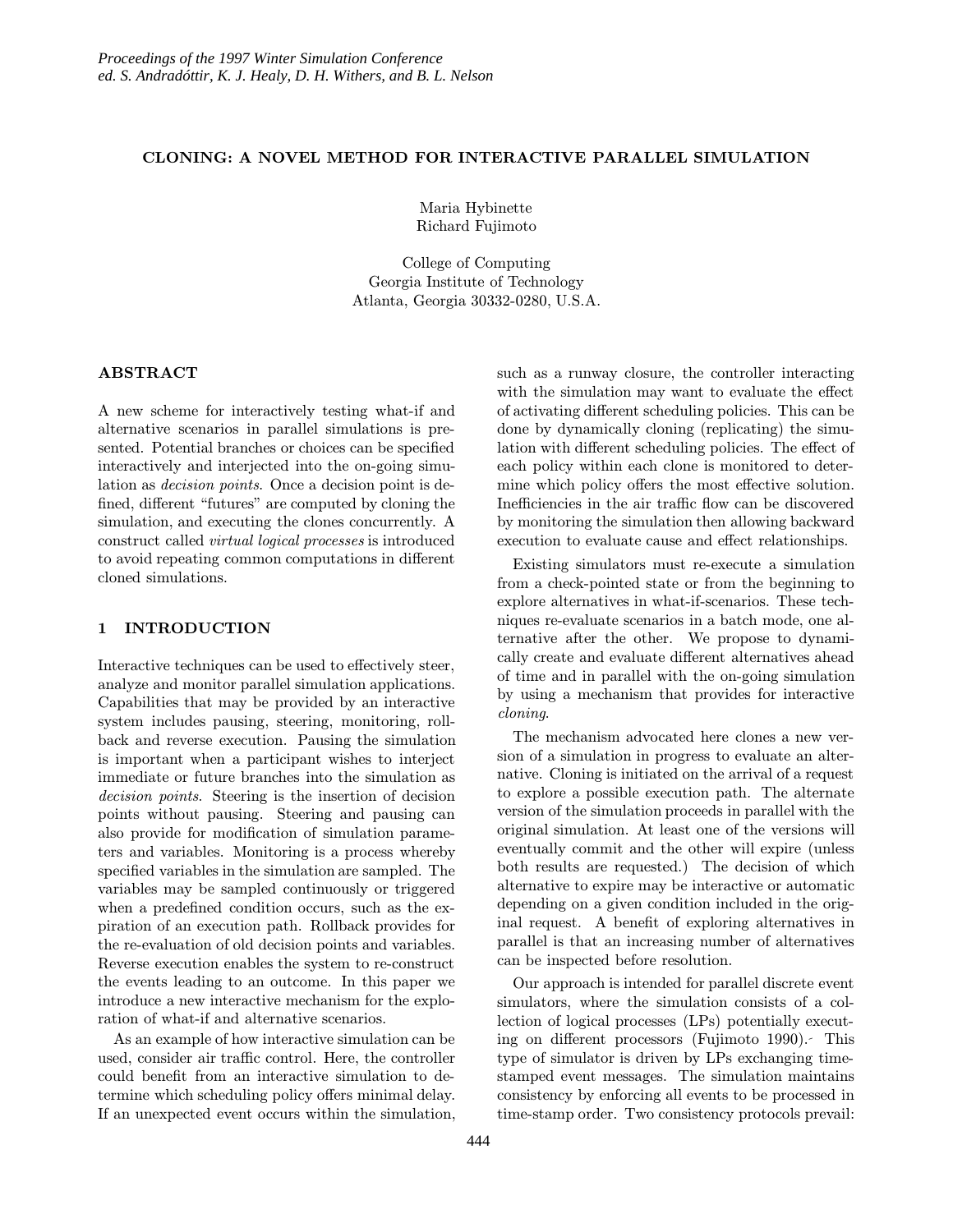conservative protocols and optimistic protocols. The conservative protocol enforces consistency by avoiding the possibility of ever receiving an event in the past. The optimistic protocol, in contrast, provides for receiving an event from the past by "rolling back" previously processed events with earlier time-stamps than the one received.

The cloning mechanism is applicable to both conservative and optimistic simulation protocols. Parallel discrete event simulators provide speed up for time-consuming applications such as strategic battlemanagement, telecommunication networks, air-traffic scheduling, various engineering applications and other large scale simulations. Strategic and tactical battlefield simulation in particular would benefit from our mechanism, since they often weigh options and must be responsive to unanticipated scenarios.

The paper is organized as follows: Background work is discussed in Section 2. This is followed by a discussion of the virtual logical process paradigm. Section 4 presents the cloning mechanism. Next, Section 5 discusses implementation concerns and implications. We conclude with a summary and a discussion of future directions.

## 2 BACKGROUND

Interactive parallel discrete event simulation is a relatively new field. It is becoming active and the body of literature is growing. Initial methods for interactive parallel discrete event simulation using an optimistic simulator have been discussed in (Steinman 1991) and (Franks et al. 1997).

In (Steinman 1991) a special event type called an external event is used to enable interaction with the simulator. These events can steer the simulation in some desired direction and sample or query the progress of the simulator. The approach of (Franks et al. 1997) allows a user to test what-if scenarios provided they are interjected before a deadline. Alternatives are examined one after the other and the simulation must undo the effect of the previous alternative before considering another.

The cloning approach introduced here improves over these related methods by allowing multiple evaluations to be carried out simultaneously. Cloning generalizes to both conservative and optimistic simulation models. Both approaches can adopt the mechanism on top of existing systems.

Cloning or replication is well known in the distributed computing community. Traditionally it is used to ensure fault-tolerance by providing identical processes, identical transactions, duplicate data, or redundant services (Schneider 1990). Cloning can also improve throughput by placing process replicas in the proximity of where a service is needed (Goldberg 1992; Schneider 1990).

In real-time databases (Bestavros 1994) suggests in his concurrency control algorithm, to fork reader processes of dirty data to execute the same transaction with different ordering assumptions. This avoids the hazards of blockages or restarts. An alternative schedule is adopted when a suspected inconsistency materializes; otherwise it is abandoned.

Replication has been used in the simulation community to improve the accuracy of simulation results or to find optimal parameter settings (Glasserman, Heidelberger, and Shahabuddin 1996; Vakili 1992; Glynn and Heidelberger 1991). The approach is to run multiple independent replications then average their results at the end of the runs.

In (Goldberg 1992), cloning is used to speed up the execution of distributed programs by representing read-mostly bottleneck processes as multiple replicas or clones. Virtual time synchronization keeps replicated processes consistent. A criteria in his simulation is that each process sees the same state, while the state of the cloned process in our paradigm may differ. This work differ in that we use cloning to explore different paths concurrently.

The research we report in this article is motivated by two goals: First, the desire to create a computational model for efficient interactive simulation. Second, the development of a mechanism to realize the model. In particular we are interested in a model that supports an efficient, simple, and effective way to explore alternate scenarios. This is decidedly different than the studies reported above.

# 3- THE VIRTUAL LOGICAL PROCESS

An essential requirement of interactive parallel discrete event simulation is to efficiently explore multiple possible intermediate outcomes. To provide speed the model should parallelize the process of determining committed states in order to quickly furnish alternatives. We propose cloning the simulation to facilitate the exploration of multiple scenarios.

A brute force approach to cloning is to replicate the entire state of the simulation and create an independent execution for each clone. This is very wasteful, however, as there may be many identical computations repeated in the different clones. A mechanism is needed to avoid replication of state and computation among the clones except when they are different.

In order to provide efficiency in cloning a simulation we introduce the notion of virtual logical processes (Vs). In this paradigm the simulation is viewed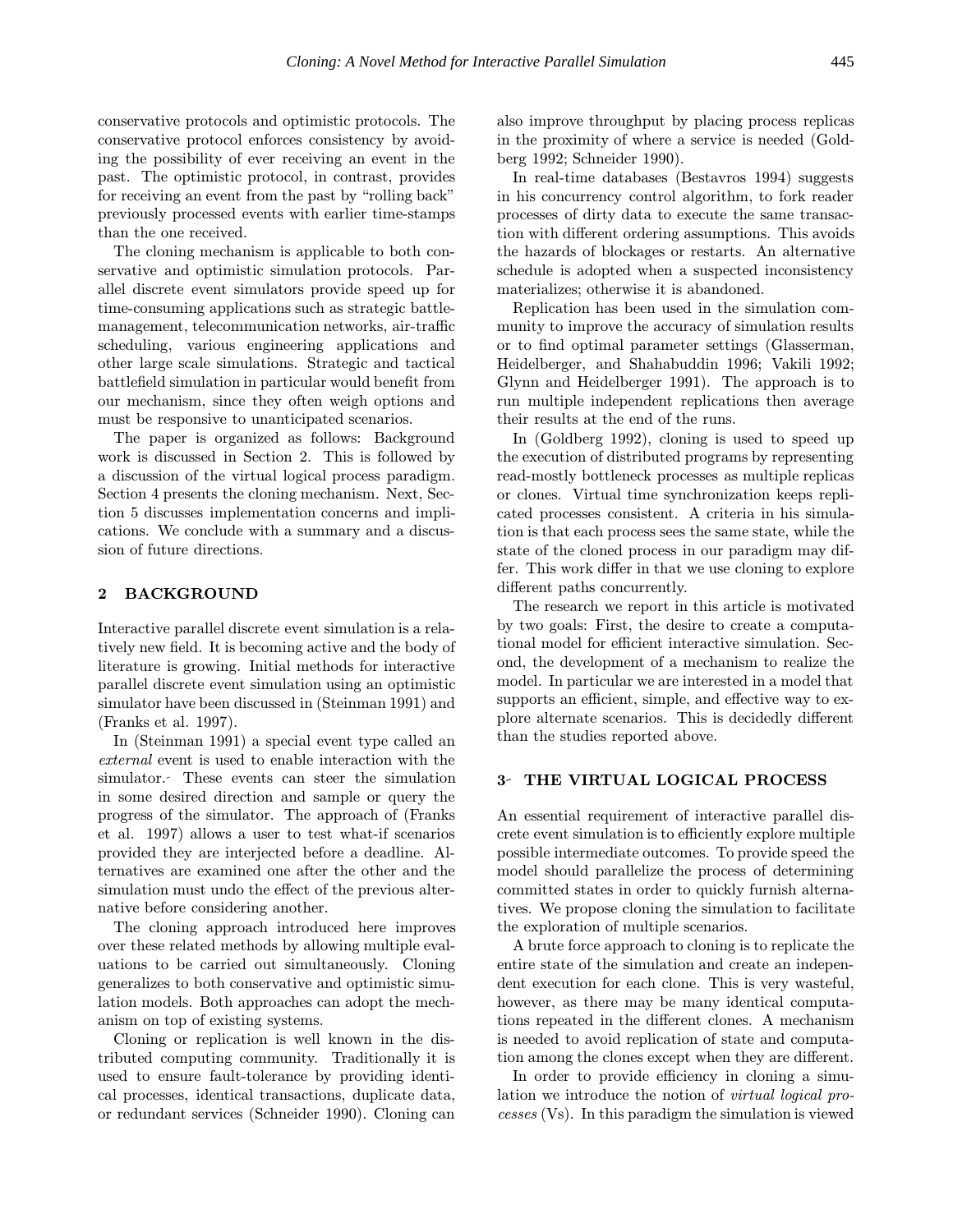as a collection of virtual logical processes. Each time a simulation is cloned a new version of the Vs is created. For example, at the inception of a parallel simulation there is one version of Vs. When the simulation is cloned, a second version of the simulation is instantly created by instantiating a second collection of Vs.

Consider the example scenario in Figure 1, depicting a simulation with three LPs: A, B and C. The snapshot shows that the simulation has been cloned once, so two versions of the virtual logical processes exist. Each version is shown as a plane. The first version, the top plane, has a set consisting of three virtual logical processes. Similarly, the plane on the bottom, representing the cloned simulation, consists of a set of three virtual logical processes.

A virtual logical process has its own state and effects communication via messages between processes of the same version. The versions diverge as the state between versions diverges. To avoid copying the entire state upon instantiating a clone, the state is updated incrementally. This is done by assigning the state of each virtual logical process (V) to a physical logical process (P). Each of the virtual logical processes are said to map to the physical logical process that maintains its state. One physical process may maintain the state of several virtual logical processes.

Process mapping is analogous to virtual memory where a virtual address is translated to a physical memory address. The same address in main memory can be shared by two virtual addresses, but two addresses in main memory cannot be mapped to the same virtual address. Similarly, two virtual processes may map to a single physical process, but two physical processes cannot be mapped to the same virtual process.

To facilitate the discussion we introduce some notation and definitions. Version refers to an entire simulation. For example, version 1 refers to the original virtual simulation, virtual version 2 refers to the first cloned simulation of version 1. Virtual logical process A version 1 is denoted by  $V_A^1$ , where version number is the superscript and specific logical process is the subscript. V denotes a virtual logical process. P denotes a physical logical process. Similarly,  $P_A^2$  refers to version 2 of physical logical process A. The version number of a physical logical process is the same as the lowest version number of the virtual logical processes that maps to it.

Before a simulation is cloned there is one set of Vs and one set of Ps. The mapping between them is one-to-one and onto. In the example, the mapping between Vs and Ps before cloning the simulation is simply:



Figure 1: A Snapshot of a Simulation That Has Been Cloned; the Top Image Shows the Two Virtual Versions of the Simulation, the Bottom Image Shows the Mapping of the Virtual Processes to Physical Processes  $A, B$  and  $C$ 

|  | $V_A^1$ maps to $P_A^1$ |  |
|--|-------------------------|--|
|  | $V_B^1$ maps to $P_B^1$ |  |
|  | $V_C^1$ maps to $P_C^1$ |  |

After cloning, there are two sets of virtual processes, each set represents a particular version of the simulation. The first set or version of virtual processes represents the original simulation, the second set represents a new version of the simulation that differs in its mapping to physical logical processes.

The simulation may be cloned on a set of particular physical logical processes. In the case where the cloning set contains one physical logical process the effect is the creation of a new set of virtual logical processes and one new physical logical process. The new virtual logical processes map to the same physical processes as the original version except for the virtual logical process that now corresponds to the newly created physical logical process. The new clone then proceeds to process the message that was received as the impetus for cloning. Consequently, the state between the two versions of a physical logical process now differ from the original simulation.

In the example, the bottom image in Figure 1 shows the mapping between virtual processes and physical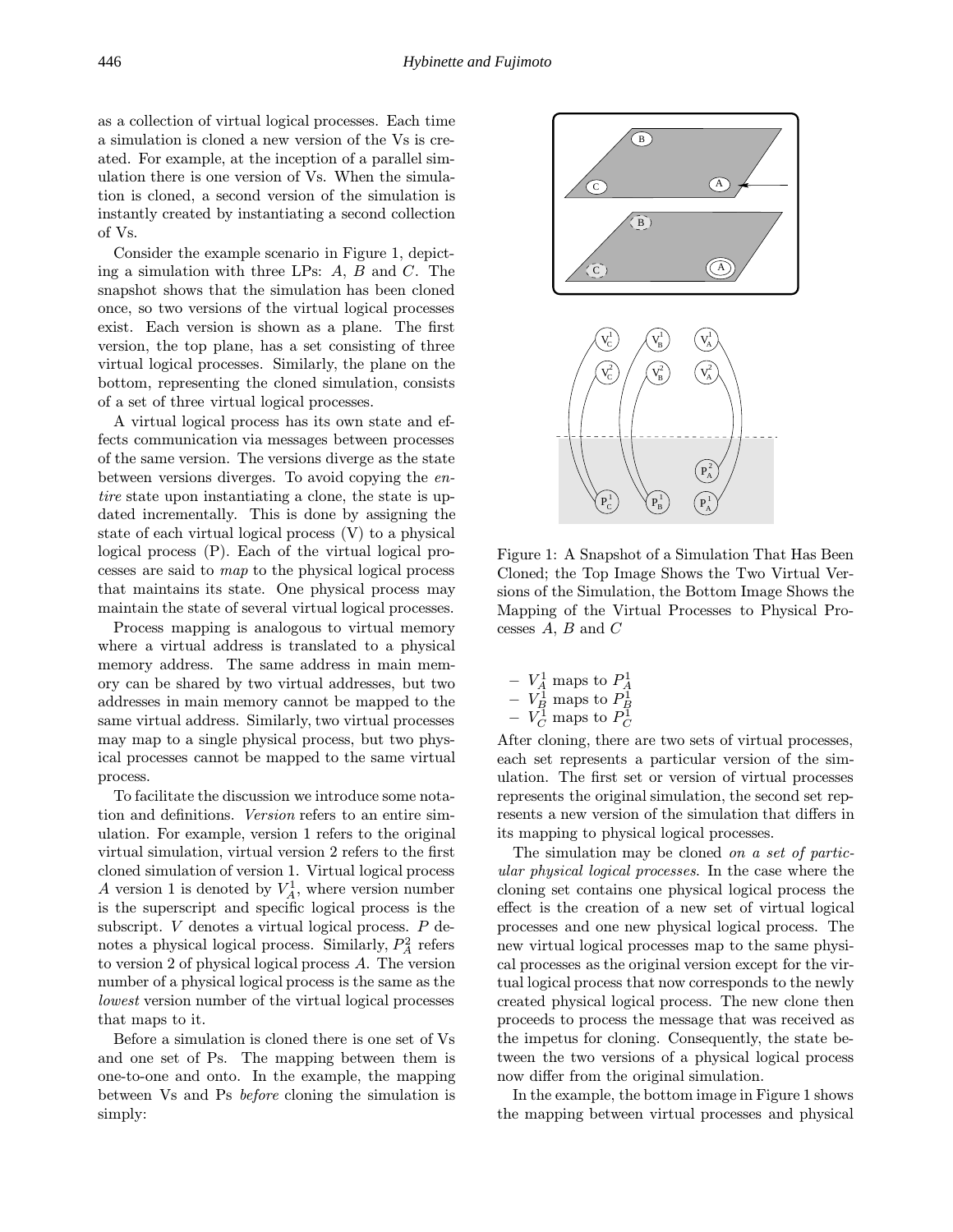logical processes after the simulation is cloned on physical process A. Here the mapping of the original version of virtual processes stays the same. The mapping of the new version of virtual processes is as follows:

- 
- $V_A^2$  maps to  $P_A^2$ <br>  $V_B^2$  maps to  $P_B^1$ <br>  $V_C^2$  maps to  $P_C^1$
- 

Notice that for virtual processes  $B$  and  $C$ , version one and version two share the same corresponding physical process; while virtual process A version one and version two maps to different physical processes.

The semantics of cloning a simulation on a physical logical process or processes is what enables the exploration of different scenarios. This represents a decision point where the states of the two versions start to diverge. As the simulation progresses the mapping of virtual processes to physical processes changes, as new physical processes are created. Message sends and receives are carried out in the physical layer. In this manner a physical send corresponds to a set of sends in the virtual process layer. In the example (see Figure 2), a send of physical process  $B$  to physical process  $C$  is echoed in the set of sends consisting of both virtual process B version 1 and version 2 to virtual process C versions 1 and 2.

#### 4 THE CLONING MECHANISM

A cloning mechanism must consider the following issues: (1) when a physical process is created; (2) how and when the mapping between virtual logical processes and physical logical processes changes; and (3) what set of virtual logical processes receives and sends messages.

To illustrate how and when a physical logical process is created and which physical processes send and receive messages, we describe different scenarios encountered in an example military tactical simulation consisting of a platoon, a tactical wing and a theater command center. To conform with our earlier example depicted in Figure 1, the platoon is represented by logical process A, the tactical wing by logical process C, and the theater command center by logical process B. The simulation is cloned to simulate two outcomes: A missile hit and miss on the platoon. Here the state of the two versions of the simulation differ in the state of the platoon and therefore a new physical process is created to map to the second virtual version of the platoon. Each set of virtual logical processes representing the tactical wing and the theater command center maps to one physical process,  $P_C$ and  $P_B$ , respectively.

In order to determine when a physical process is created or what set of physical logical processes receive a message, the mapping before the sending of a message is considered. The approach considers the sets of virtual processes mapped to the physical send process and the physical receive process. This determines if a physical process or a message needs to be cloned. To reduce the cost of multiple-futures, the mechanism re-uses as many resources as possible and only replicates smaller portions that cannot be shared.

To highlight the different possible scenarios we will continue to step through the military example. Recall that the simulation is cloned on  $P_A^1$ , thus resulting in the creation of  $P_A^2$ . The cloning of  $P_A^2$  results in  $V_A^2$  mapping to a different process than  $V_A^1$ , this is denoted in the figure by a second circle around  $V_A^2$  in version 2 of the planes. The damaged platoon  $(V_A^1)$ differs from the undamaged platoon  $(V_A^2)$  and thus is mapped to a different physical process.

Following the initial cloning, suppose the theater command center  $(B)$  requests a status report from the tactical wing  $(C)$ . Message sends and message receives are realized on the physical layer so this is the same as physical process  $P_C^1$  receiving a message from physical process  $P_B^1$  as shown in Figure 2. The receiving of a message is determined by examining the sets of virtual processes mapped to the sending and receiving process. In this case only physical process  $P_C^1$  receives a message because each member in the virtual send set  $(V_B^1, V_B^2)$  is received by virtual processes  $(V_C^1, V_C^2)$  which are mapped to the same physical process  $P_C^1$ . Thus the same physical message between the physical processes is echoed between the virtual send set and virtual receive set. This is because both virtual versions are identical in state and should be equally influenced by the same message. Logical processes apart from the consequences of the platoon remain the same and can share the same computations.

Continuing with the example, suppose the theater command center  $(B)$  requests a status report from the platoon  $(A)$  of the consequence of the missile – that is,  $P^1_B$  sends a message to  $P^1_A$  (see Figure 3). A message send from  $P_B^1$  implies that each member  $(V_B^1 \text{ and } V_B^2)$ in the virtual processes set that maps to  $P_B^1$  send a message. Because virtual processes  $(V_A^1$  and  $V_A^2)$ are mapped to different physical processes and both see the arrival of a message from their corresponding virtual sender  $(V_B^1 \text{ and } V_B^2)$  two physical messages are sent, one message to each physical receiver  $(P_A^1)$  and  $P_A^2$ ).

Next, the damaged platoon  $(V_A^1)$  proceeds by requesting extra man power from the theater command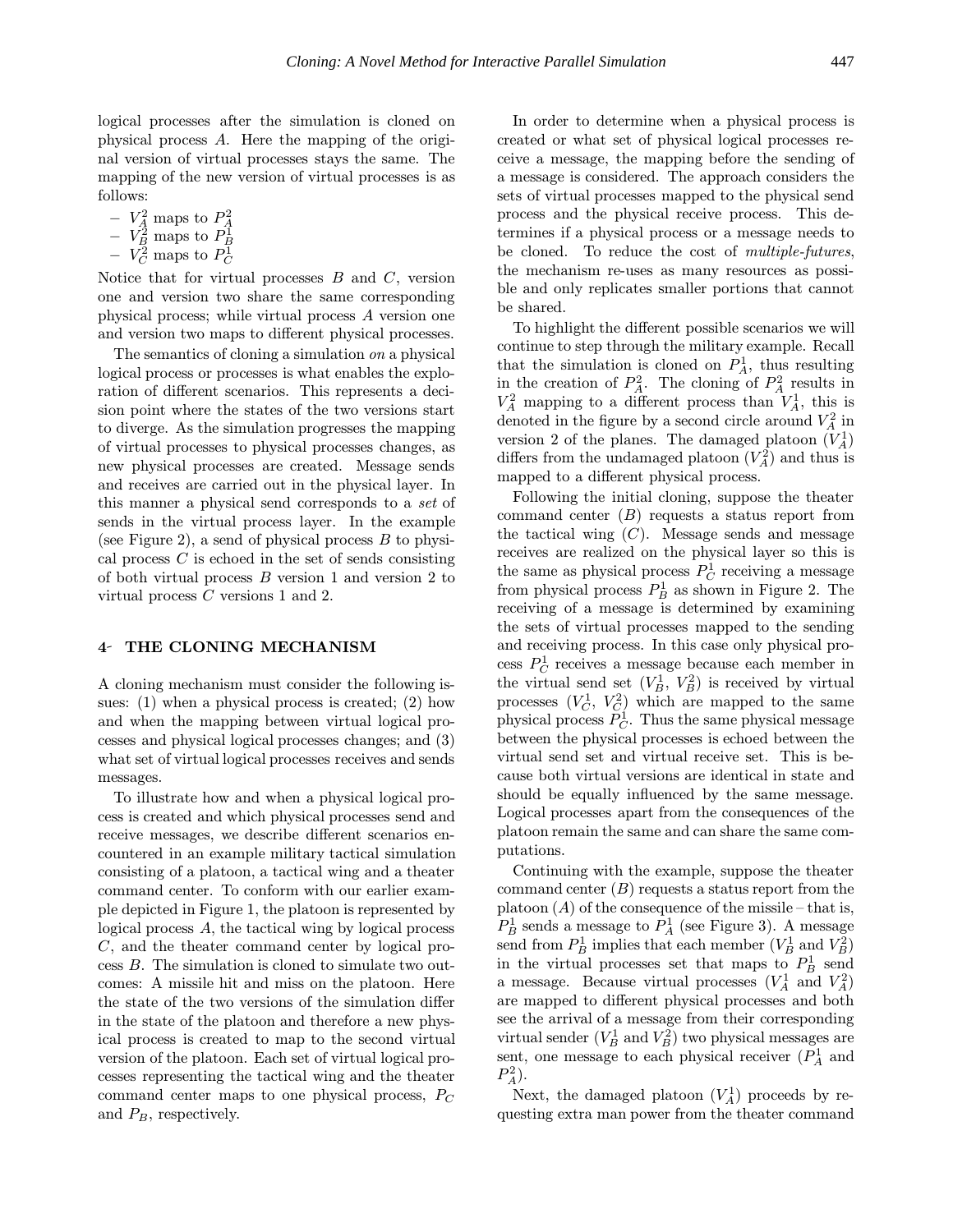

Figure 2: Transparent Send and Receive between Virtual Logical Processes

 $(V_B^1)$ . This corresponds to the sending of a physical message from  $P_A^1$  to  $P_B^1$  (see Figure 4). Since virtual process version 2 of processes B should not receive the message, version 2 of the virtual receivers should be prevented from being influenced by this message. This is achieved by changing the mapping between virtual and physical processes. The result is that the process is cloned before an event is processed so that the state of the physical process is not influenced by the incoming message. The new "version 2" of physical process of  $B$  is prevented from the misconception that A needs extra manpower.

Finally, the theater command  $(V_B^1)$  sends extra manpower to the damaged platoon  $(V_A^1)$ . In the physical layer,  $P_A^1$  again sends a message to  $P_B^1$ . This corresponds to virtual process  $V_B^1$  sending a message to virtual process  $V_A^1$ . Here, no sending or receiving is echoed in other virtual versions because there is no sharing of physical processes and the message should only influence the simulated version that corresponds to the message send.

There are four general cases. All possible scenarios can be derived from the base cases. They are based on the mapping of the sender and of the receiver before receiving the message:

- The same physical sender and receiver is shared between virtual logical processes (see Figure 2, virtual processes  $V_B^1$  and  $V_B^2$  both maps to  $P_B^1$ <br>and both  $V_C^1$  and  $V_C^2$  maps to  $P_C^1$ ).
- The same physical sender is shared between virtual senders but the virtual receivers do not share



Figure 3: Multi-Casting a Message

the same physical receiver (see Figure 3,  $V_B^1$  and  $V_B^2$  both maps to the sender  $P_B^1$ , but  $V_A^1$  and  $V_A^2$ maps to different physical processes).

- The physical sender is not shared between virtual senders but the virtual receivers share the same physical receiver (see Figure 4, virtual receiver  $V_B^2$  that is initially mapped to physical receiver  $P_B^2$  does see a send from virtual sender  $V_B^2$ ).
- Virtual logical processes are independent of each other and do not share physical logical processes (see Figure 5,  $P_A^2$  does not receive a message from  $P_B^2$ ).

The cloning mechanism first determines the physical processes that receive a message. Next it considers the generation or cloning of a new physical process. As illustrated in the example above the reception of messages and creation of processes depends on the set of virtual processes mapped to the sending physical process and on the set of virtual processes mapped to the receiving physical process. The following sets and functions are defined:

- PRcvSet (msg) The set of versions of physical logical processes that receive message msg.
- PSend (msg) The single version of a physical logical processes that sends message msg.
- VRcvSet  $(msq)$  The set of versions of virtual logical processes mapped to a single version of a physical logical process receiving the message msg.
- VSendSet  $(msg)$  The set of versions of virtual logical processes mapped to a single version of a physical logical process sending the message msg.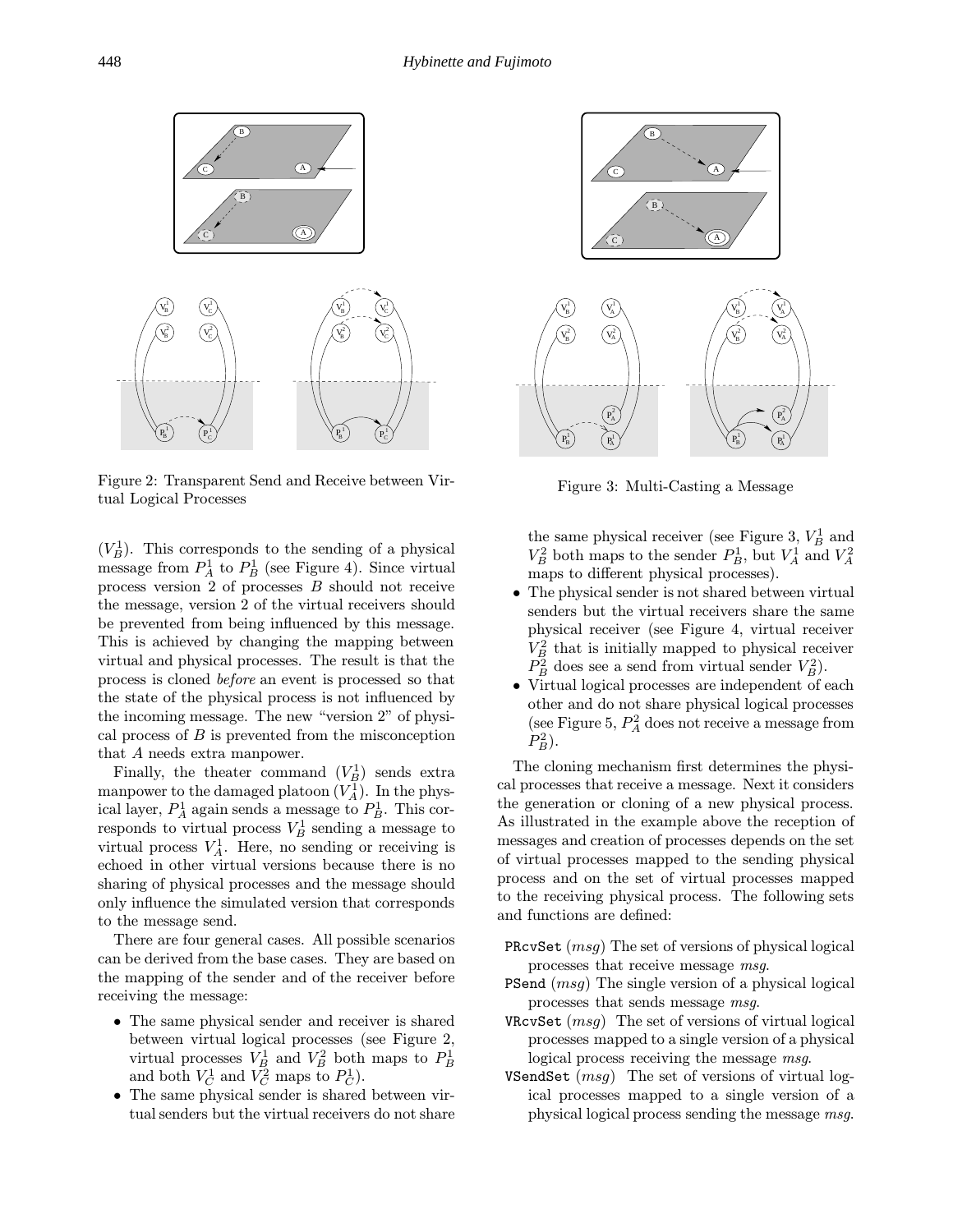

Figure 4: Creation of a Physical Logical Process

- VSet  $(P_x^i)$  The set of versions of virtual logical processes mapped to the single version of physical logical process  $P_x^i$ .
- **PSet**  $(V, x)$  The set versions of physical logical processes that maps to the set V of virtual logical processes x. Returns the version numbers of all physical processes at  $x$  that map to some virtual version  $\in V$ .
- VLow  $(V)$  The lowest version number of the virtual processes in the set V.

The physical processes to receive a message are determined as it is sent. Each physical process that maps to a version that is also in the virtual send set (VSendSet) receives a message. In Figure 3 where physical logical process  $P_B^1$  sends a message to physical logical process  $P_A^1$  the VSendSet is  $\{1, 2\}$ . A message sent from  $P_B^1$  implies that both  $V_B^1$  and  $V_B^2$ sent a message, because both versions of the virtual process B are mapped to the same physical logical process. PRcvSet is thus PSet  $( \{ 1, 2 \}, A) =$ { 1, 2 }. Since PRcvSet has an additional physical process the message is copied and forwarded.

After determining which processes receive a message, the generation of new physical processes is considered. A physical process is created if there is a virtual logical process in the receive set that does not have a corresponding virtual sender or if the receiving physical logical process found above has not yet been created. For instance, consider a logical process that has been cloned (say the clones are version 1 and version 2). Next, version 1 of the physical processes pro-



Figure 5: Un-Transparent Send and Receive between Virtual Logical Processes

ceeds to send a message to a physical process that has not yet been cloned. Now since version 2 of the virtual processes did not send the message, version 2 of the virtual receivers should be prevented from receiving a message from physical logical process version 1. The first version should not influence the second virtual version. This is achieved by creating a new copy of the physical logical process before receiving a message.

Determining the set of physical logical processes that need to be cloned (PClone) includes inspecting the VRcvSet of each receiving physical process. PClone is determined by adding the lowest version number of each set that remains from subtracting VSendSet from all VRcvSets. Recall that the version number of a physical logical process is the same as the lowest version number of the virtual logical process that is mapped to it. In order to illustrate this case refer to Figure 4. Here, physical logical process  $P_A^1$  sends a message to physical logical process  $P_B^1$ . PRcvSet is {1}. Virtual versions 1 and 2 map to the physical process  $P_B^1$ , so VRcvSet is  $\{1, 2\}$ . The set of versions of virtual logical processes that maps to the physical sender  $P_A^1$  is  $\{1\}$ . Thus, we need to create a logical process to map to virtual process {2} before processing the message because VRcvSet - VSendSet  $= \{2\}$  (it is only one version in the difference so this is also the lowest version number). A case where the lowest version number is important is shown in Figure 6.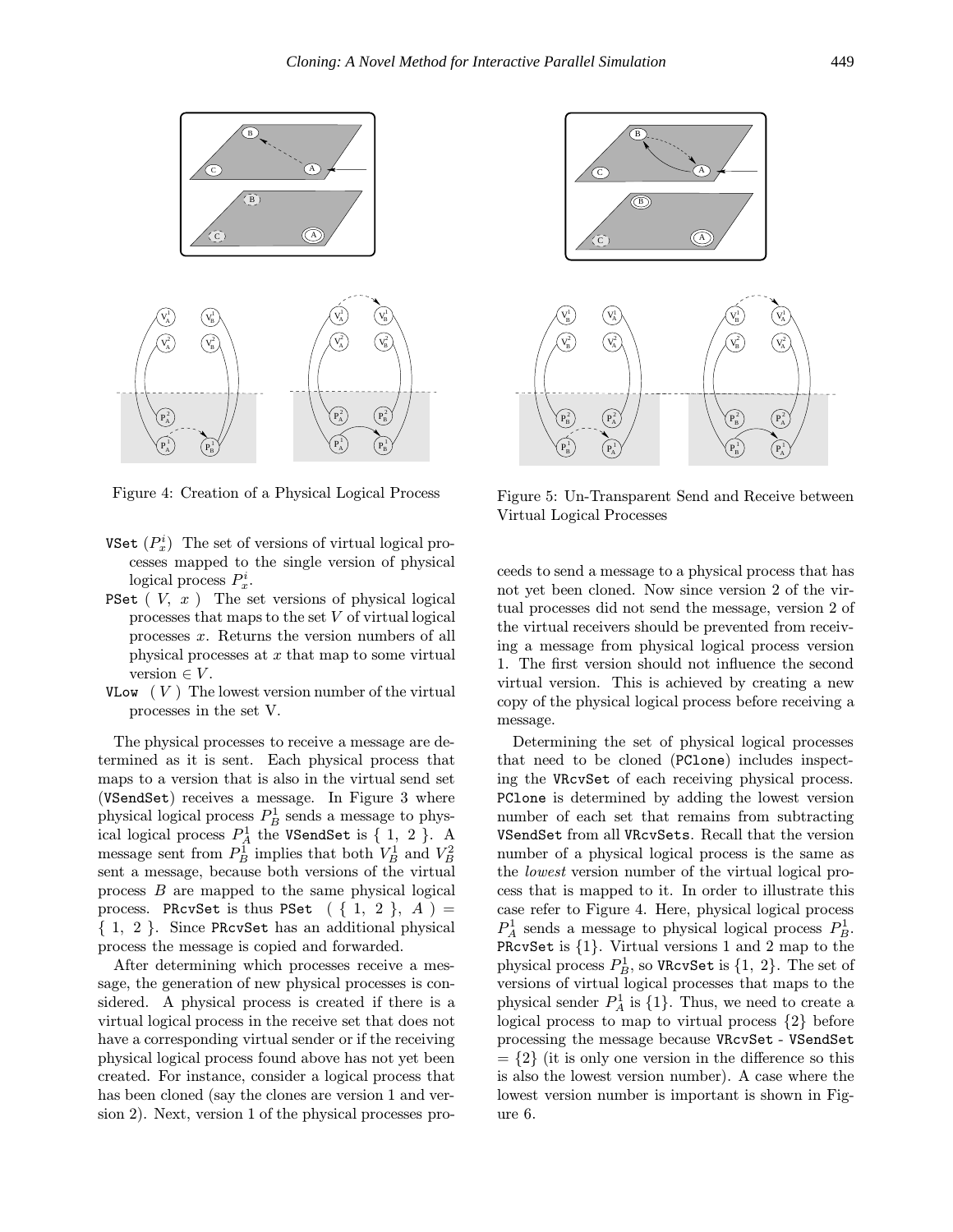

Figure 6: Four Cloned Simulations

The remaining two cases do not require messages to be copied nor the creation of physical processes (see Figure 2 and Figure 5). Thus, to implement the model we furnish functions that decide when to create a physical logical process and when a message is copied and forwarded to additional physical logical processes.

# 5- IMPLEMENTATION

As discussed in the previous sections, an algorithm to implement the cloning mechanism needs two steps: The first is to determine the set of physical receivers (PRcvSet); the second is to determine which of the physical logical receivers are cloned. The pseudo-code below shows an algorithm for the first step:

Input: PRcvSet, VSendSet, PSend Output: PRcvSet

```
function GetPRcvSet
PRcvSet = PSend
\operatorname{WorkSet}{=}\texttt{VSendSet{-}VSet}\;(\;P^\texttt{VLow(PRCVSet)}_{rcv\_lp}\;)while ( WorkSet \neq \emptyset )
   x \in VLow (WorkSet)
   PRcvSend = PRcvSend \cup xWorkSet = WorkSet - VSet (P_{rcv\_lp}^{x})end while
return PRcvSet
```
The function GetPRcvSet determines the virtual receive set from the virtual send set. The receiving physical processes is then determined by inspecting the mapping between virtual logical processes and physical logical processes of the virtual receive set found in the previous step.

After determining the physical logical processes to receive a message, the processes that need to be cloned are found. Pseudo-code for an algorithm to accomplish this step is listed below:

# Input: PRcvSet, VSendSet Output: PCloneSet

```
function GetPCloneSet
   if ( | PRcvSet |=1 and VSet(PRcvSet) = \emptyset)
         P CloneSet = PRCvSetreturn PCloneSet
   end fi
   P CloneSet = \emptysetfor each member x \in PRcvSet
         \texttt{VRcvSet} = \texttt{VSet} ( P_{rcv\_lp}^x )
         PCloneSet = PCloneSet∪ VLow ( VRcvSet − VSendSet )
   end for
   return PCloneSet
end function
```
The function  $GetPCloneSet$  retrieves the virtual receive set from each physical processor that will receive a message. The virtual send set is then subtracted from the virtual receive set since these are virtual logical processes that should not be influenced by a message receive from a different simulation version. Each set difference then clones a physical process that is equal to the lowest version number of its processes (the other processes in this set are mapped to the new process).

An architecture utilizing the cloning model is now described. A diagram of the architecture is shown in Figure 7. There are five modules: An interactive module; a user application (describes the system being simulated), the cloning application layer, the simulation kernel, and the cloning kernel layer.

The interactive module is an interface between the user and the simulation. The interface includes two actions, the first is the request to clone a simulation, the second is to expire a particular clone. The request to clone a simulation includes parameters of the new simulation.

In response to a request, a cloning manager in the cloning application layer clones the entire simulation into two virtual versions that run concurrently. The simulation kernel interface copies and creates objects iteratively. The cloning manager maintains the mapping of virtual versions to physical versions. The simulation kernel which drives the application contains